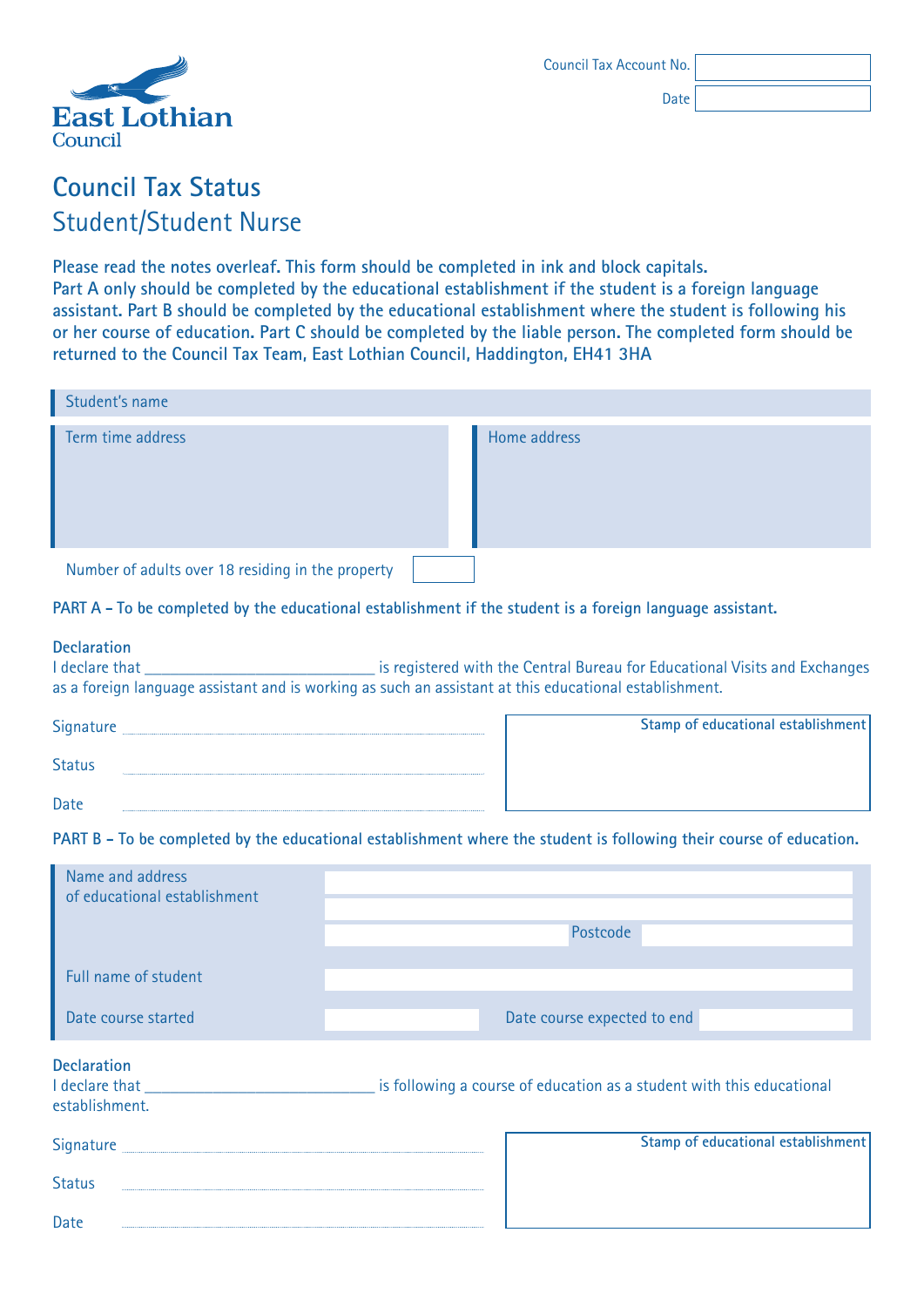## **PART C – To be completed by the liable person.**

| Name of the course                                                                                                      |                  |                         |           |
|-------------------------------------------------------------------------------------------------------------------------|------------------|-------------------------|-----------|
| Certificate or qualification<br>studied for                                                                             |                  |                         |           |
|                                                                                                                         |                  |                         |           |
| Please tick one box for each question                                                                                   |                  |                         |           |
| Does the course last for at least 24 weeks in the<br>academic year?                                                     |                  | <b>Yes</b>              | <b>No</b> |
| Do the required periods of study and tuition<br>average at least 21 hours a week?                                       |                  | Yes                     | <b>No</b> |
| Is the student in employment which requires him/her<br>to take this course?                                             |                  | <b>Yes</b>              | <b>No</b> |
| Is tuition principally received through correspondence?                                                                 |                  | <b>Yes</b>              | <b>No</b> |
| Are the relevant course activities normally carried out<br>before 8am or after 5.30pm?                                  |                  | <b>Yes</b>              | <b>No</b> |
| Do the periods of supervised study and tuition come to<br>less then 12 hours a week?                                    |                  | <b>Yes</b>              | <b>No</b> |
| Is the student 20 years of age?                                                                                         | <b>No</b><br>Yes | Student's date of birth |           |
| <b>Declaration</b><br>I declare that, to the best of my knowledge, the information given in Part C is true and correct. |                  |                         |           |

I understand that it is an offence to knowingly make a false declaration.

I understand that enquiries may be made to verify the information given.

If awarded a discount I undertake to inform the Council within 21 days of any change in circumstances affecting the amount of Council Tax payable.

| Signature            | Date |               |  |
|----------------------|------|---------------|--|
|                      |      |               |  |
| Email<br>Daytime Tel |      | <b>Mobile</b> |  |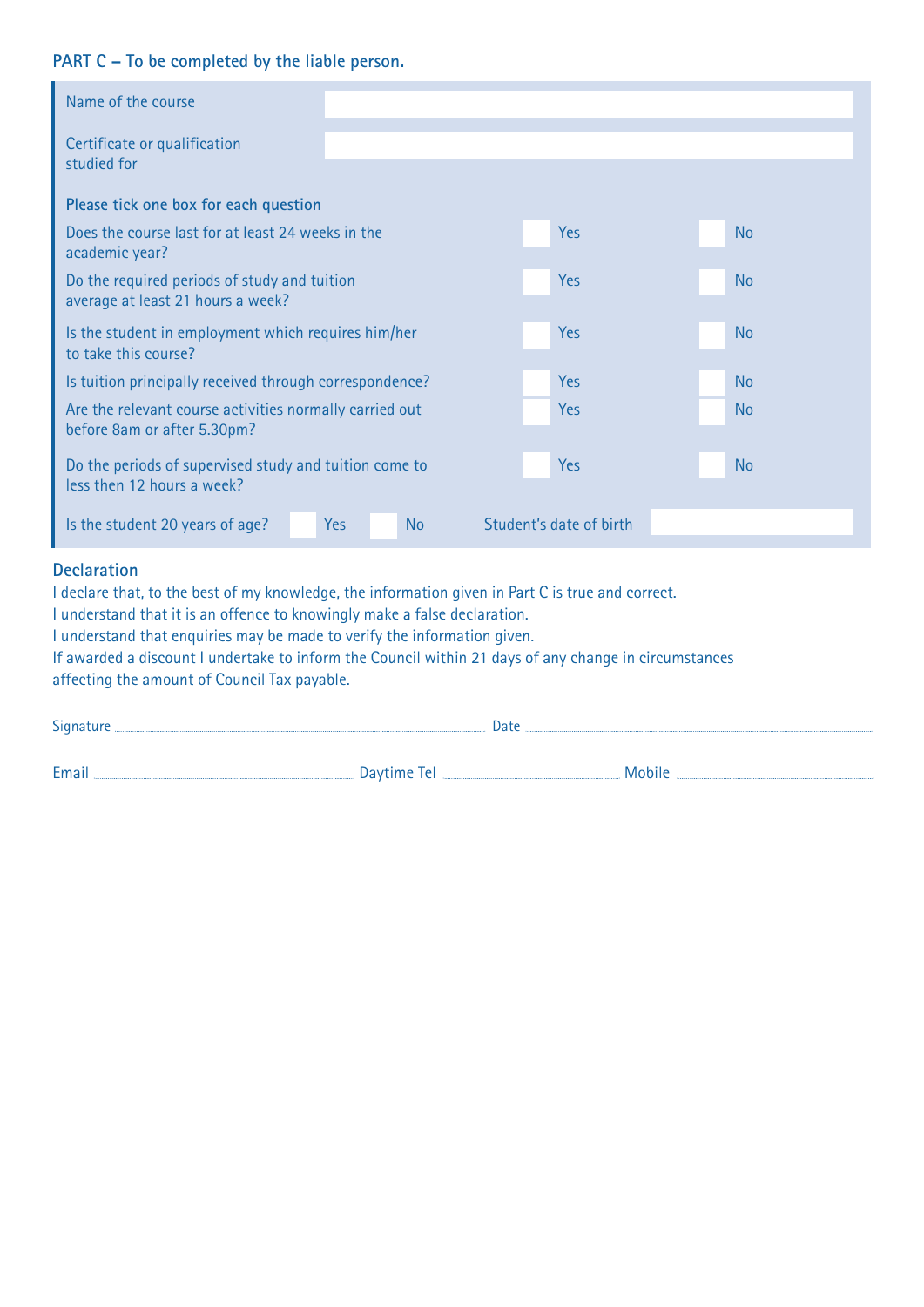# **NOTES**

# **1 Introduction**

### **1.1 Students**

A person is a student for Council Tax purposes if he/she falls into one of the categories below:

#### **Foreign Language Assistants**

A person is a Foreign Language Assistant for Council Tax purposes if he/she is:

- registered with the Central Bureau for Educational Visits and Exchanges AND
- is appointed as such an Assistant at a school or other educational establishment

Full-time students undertaking specified university, polytechnic or college courses. To qualify as "full-time" a course must:

- extend over at least 24 weeks of an academic year;
- require on average, in the opinion of the institution, at least 21 hours per week of study and/or tuition.

Other nurses studying academic courses at universities or polytechnics may also qualify if they fulfil certain conditions.

#### **Students under 20 undertaking qualifying courses.**

The student must be:

- on a course lasting more than three months:
- receiving tuition or undertaking supervised study for at least 12 hours per week;
- studying for any qualification up to A-level, Higher, HNC or HND.

Certain courses such as correspondence courses, evening classes or courses taken in connection with a person's employment are not qualifying courses for Council Tax purposes.

#### **1.2 Student Nurses**

A person is a student nurse for Council Tax purposes if he/she is EITHER:

- undertaking a course which leads to registration on any of Parts 1 to 6, 8 or 11 of the Register maintained under Section 10 of the Nurses, Midwives and Health Visitors Act 1979 as a first inclusion on the Register; OR
- undertaking a course which leads to registration on Part 10 of that Register as a first inclusion on the Register and is employed by a Health Board or Health Authority.

**Note:** This form should not be completed if the person to be entered is under 18 or an apprentice. Further information on any of these categories can be obtained from East Lothian Council at the address shown.

## **2 Part A**

Part A should be completed only if the person is a Foreign Language Assistant. An appropriate officer of the educational establishment should complete the section stamping the form where indicated. Parts B and C of the form should be left blank. The form should then be returned to East Lothian Council at the address shown.

# **3 Parts B & C**

These sections should only be completed if the person is undertaking a course of education either as a full-time student or by undertaking a qualifying course. Part B should be completed by the educational establishment. Part C should be completed by the person liable to pay Council Tax on the property where the student is living. Part A should be left blank.